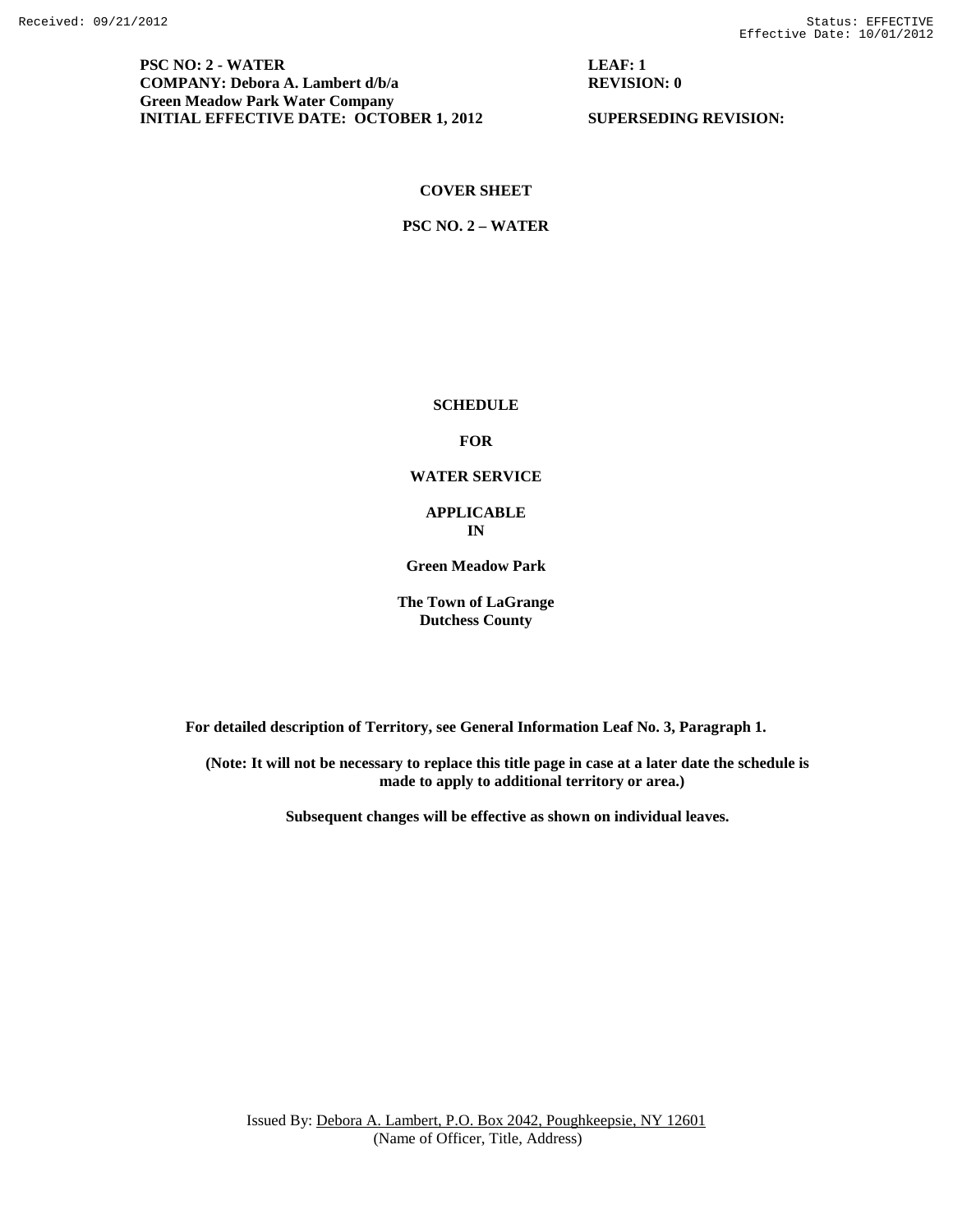# **PSC NO: 2 - WATER LEAF: 2 COMPANY: Debora A. Lambert d/b/a** REVISION: 0 **Green Meadow Park Water Company INITIAL EFFECTIVE DATE: OCTOBER 1, 2012** SUPERSEDING REVISION:

# **TABLE OF CONTENTS**

|     | <b>GENERAL INFORMATION</b>                                 | <b>LEAF NO.</b> |
|-----|------------------------------------------------------------|-----------------|
| 1.  | Territory                                                  | 3               |
| 2.  | Application for Water Service                              | 3               |
| 3.  | Deposits - Security                                        | 3               |
| 4.  | Deposits - Interest                                        | $\overline{4}$  |
| 5.  | Deposits - Return                                          | $\overline{4}$  |
| 6.  | Deposits - Other                                           | $\overline{4}$  |
| 7.  | <b>General Rules</b>                                       | $5 - 6$         |
| 8.  | Metered Service                                            | $6 - 7$         |
| 9.  | <b>Unmetered Service</b>                                   | $\tau$          |
| 10. | <b>Extension of Mains</b>                                  | $\overline{7}$  |
| 11. | Discontinuance of Service - Non-payment                    | $7 - 8$         |
| 12. | Discontinuance of Service - Other                          | $8-9$           |
| 13. | Discontinuance of Residential Service - Special Procedures | 9               |
| 14. | <b>Deferred Payment Agreements</b>                         | 9               |
| 15. | <b>Complaint Handling Procedures</b>                       | 10              |
| 16. | <b>Restoration of Service</b>                              | $10 - 11$       |
| 17. | <b>Interest on Customer Overpayments</b>                   | 11              |
| 18. | Regulation                                                 | 11              |
|     | <b>RATES</b><br>Service Classification No. 1               | 12              |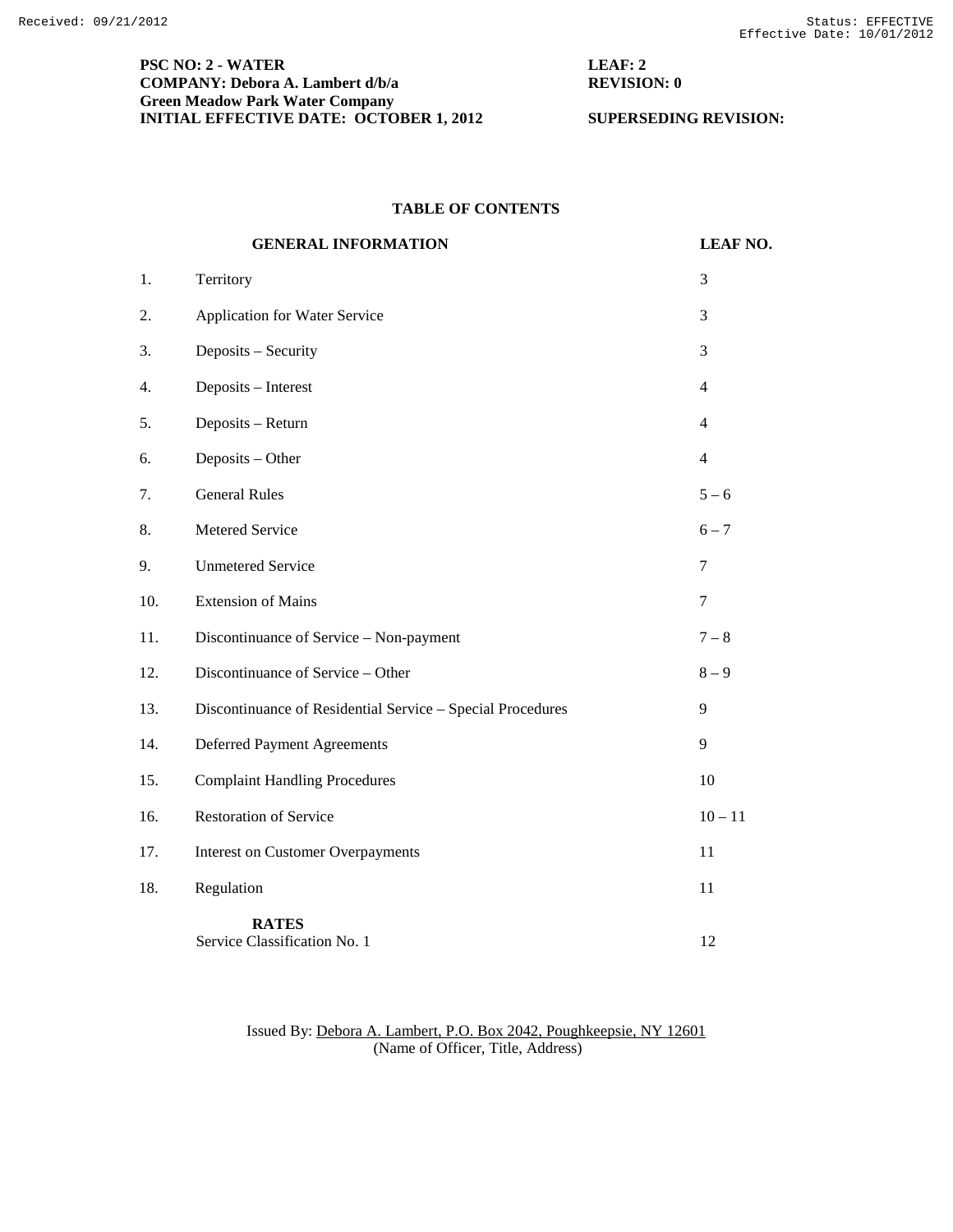**PSC NO: 2 - WATER LEAF: 3 COMPANY:** Debora A. Lambert d/b/a **REVISION: 0 Green Meadow Park Water Company INITIAL EFFECTIVE DATE: OCTOBER 1, 2012 SUPERSEDING REVISION:** 

# **GENERAL INFORMATION**

1. Territory (County, Town Development, Streets, etc.)

Green Meadow Park Town of LaGrange Dutchess County

- 2. Application for Water Service
	- A. Written application for service may be required.
	- B. A separate application may be required for each premises.
	- C. Premises may be subject to inspection by the company.
	- D. Applications need not be accepted from customers with charges due on any water accounts with the company. The company must accept an application if the customer enters into a deferred payment agreement.
	- E. Service pipe installations are subject to company approval.
- 3. Deposits Security
	- A. As a condition of receiving service, the company may require a deposit from customers that are delinquent (having a bill remaining unpaid 23 days from the date mailed), seasonal, short term or temporary or who have had service terminated for non-payment during the preceding 6 months. In addition, a deposit may also be required from a non-residential customer whose credit has not been established with the company. A delinquent customer shall be provided with a written notice 20 days before the deposit is assessed which states that failure to make timely payments will permit the company to require a deposit from such customer.
	- B. Deposits from applicants and customers may not exceed two times the estimated average monthly bill for a calendar year, except in the case of customers whose usage varies widely where deposits may not exceed twice the average monthly bill for the peak season.
	- C. The company shall perform an annual review of the billing history of every customer who has a deposit with the company to assure that a deposit is still required under (3A) above and that the amount of the deposit conforms with (3B) above. The company reserves the right to review the deposit at any time. If a review shows that the deposit held falls short of the amount the company may require by 25 percent or more, the company may require the payment of an additional amount. If a review shows that the deposit held exceeds the amount required by 25 percent or more, the company shall refund the excess to the customer. The customer may request a downward revision of the deposit.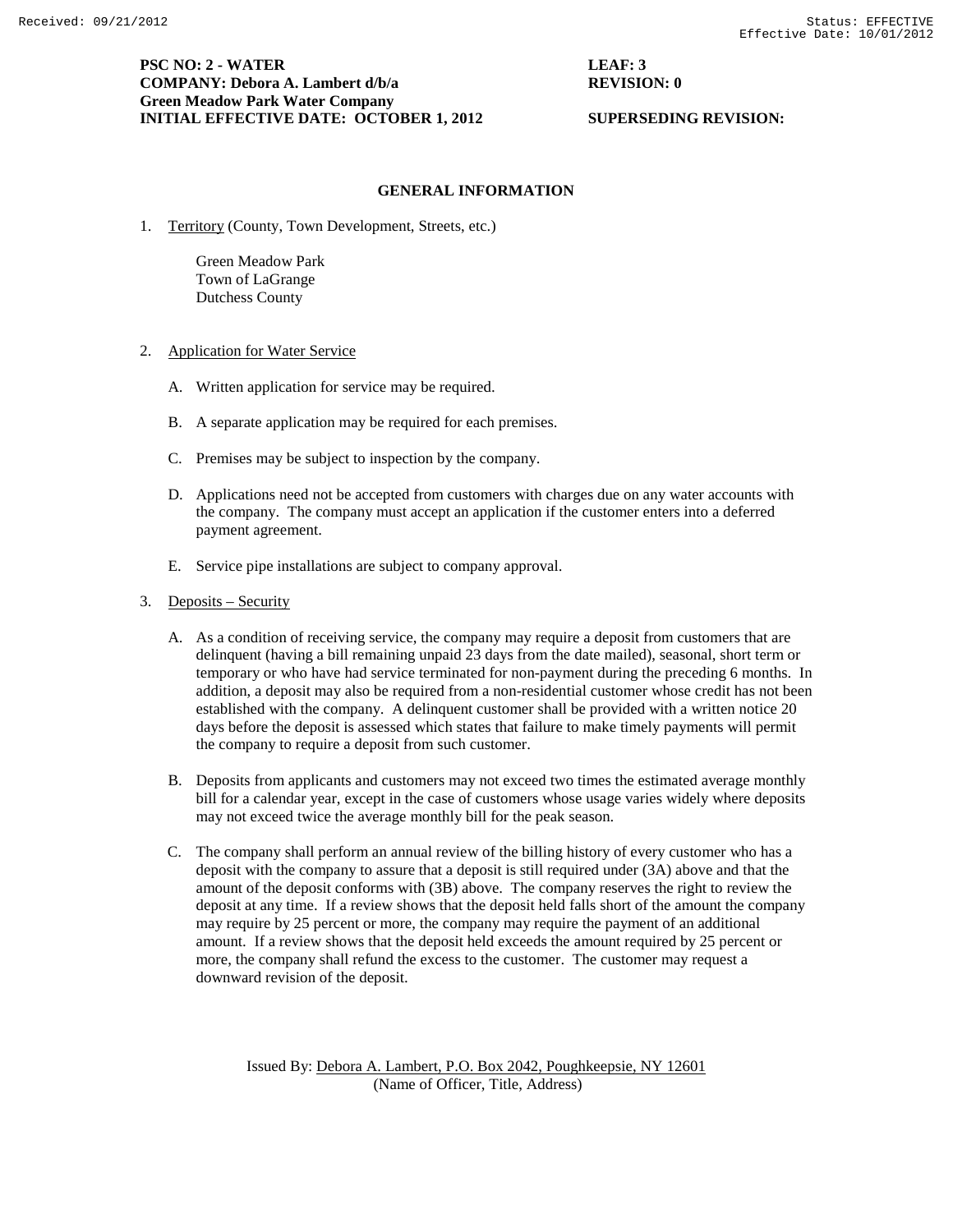### **GENERAL INFORMATION**

4. Deposits – Interest

Every deposit shall earn simple interest at the rate per annum prescribed by the Public Service Commission. The interest must be paid to customers when the deposit is returned. If the deposit has been held for 12 consecutive months or more, the interest must be credited to the customer no later than the first bill rendered after the next succeeding first day of October and at the end of each succeeding 12 month period.

### 5. Deposits – Return

- A. The company shall return to a customer a deposit or portion of a deposit and all interest thereon no more than 30 days after:
	- (1) the day the account is closed and all bills are paid; or
	- (2) the date of the first bill for service rendered after a 12 month period during which time the customer was not delinquent, provided there is no other basis for the company to request a deposit; or
	- (3) a review of the deposit shows that a reduction of the deposit is warranted.
- B. A deposit or portion of a deposit plus interest thereon that is subject to return may be credited to the customer's account in the amount of any outstanding charges. If any balance remains, a refund check shall be issued.
- 6. Deposits Other
	- A. In the event that the applicant desires service for a trailer or other non-permanent structure, he shall deposit with the company all costs of the connection of such service. Said deposit shall bear simple interest as required above and shall be refunded at the end of 10 years, or sooner in the event that a permanent structure for such service connection is completed.
	- B. The company may also require deposits from customers to guarantee future payments as set forth in lawn sprinkler, main extension, or other forms of contracts which are in a form approved by the Public Service Commission. The interest rates for these deposits will be the same as the interest rates for security deposits and such interest will be credited to the customer as prescribed by Commission rules.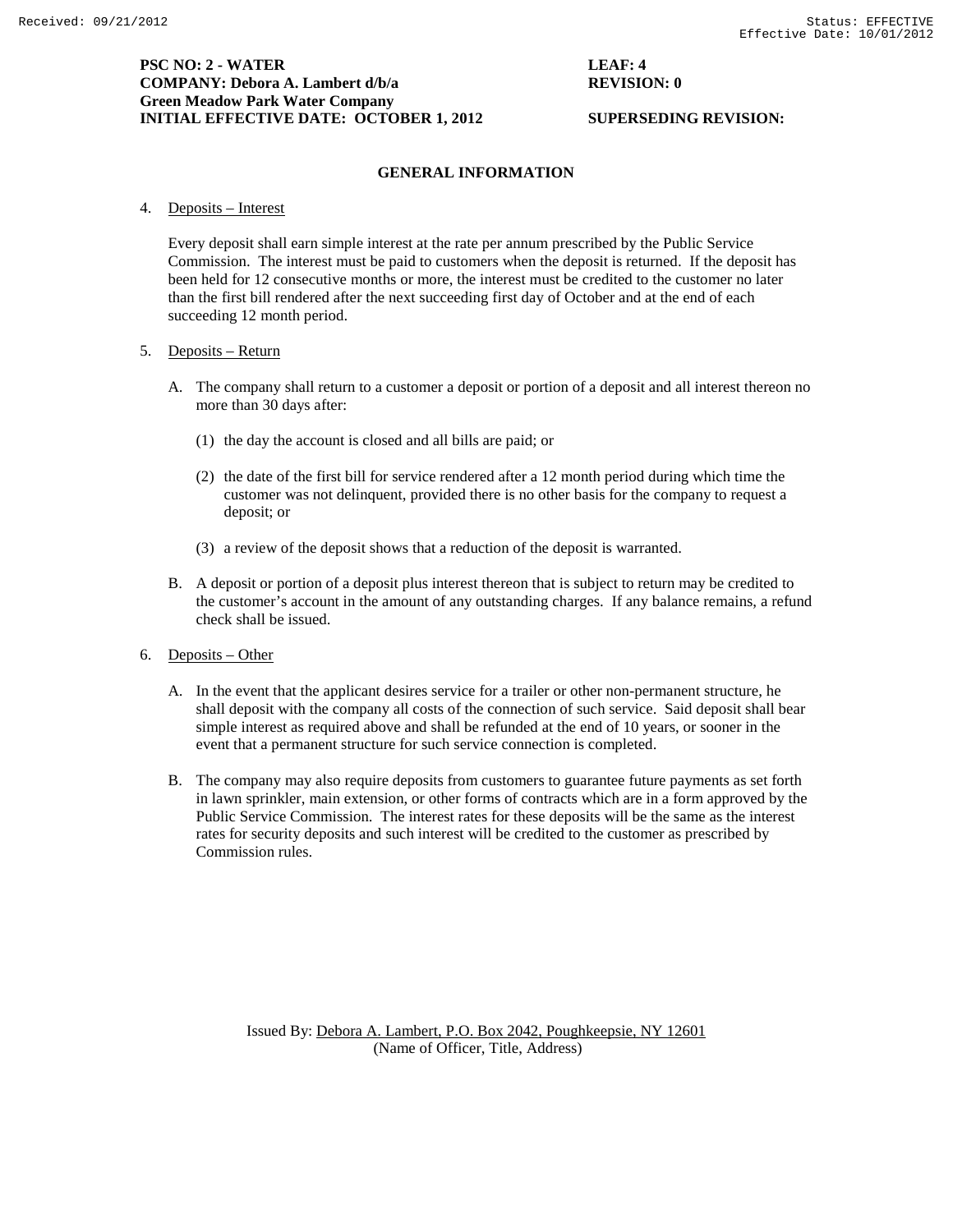**PSC NO: 2 - WATER LEAF: 5 COMPANY: Debora A. Lambert d/b/a REVISION: 0 Green Meadow Park Water Company INITIAL EFFECTIVE DATE: OCTOBER 1, 2012** SUPERSEDING REVISION:

# **GENERAL INFORMATION**

### 7. General Rules

- A. Customers must provide 10 days' written notice prior to the date on which termination of service is requested or prior to a change of occupancy, until which date the customer will be responsible for payment of service.
- B. Fire hydrants shall not be used without the written permission of the company or unless in conformance with filed fire protection tariff provisions.
- C. The company will not be liable for damage resulting from the presence of its facilities, supply, or use of water service, except damage resulting from gross negligence of the company.
- D. The company may shut off water in its mains to make repairs and extensions. Where possible, proper advance notice will be made to customers affected.
- E. The use of water for sprinkling, swimming pools, or other less essential uses may be restricted or prohibited where such use may unreasonably reduce the adequacy of service for other domestic purposes.
- F. There must be a separate service for each premises.
- G. Installation of service pipes and mains will not normally be made when the ground is frozen.
- H. The customer is responsible for service pipes and plumbing within the property line. Any plumbing work done on the customer's service pipe is subject to approval by the company. No underground work shall be covered up until it has been inspected and approved by the company.
- I. All leaks on customer premises or the customer portion of the service pipe must be repaired as soon as possible.
- J. All mains, services (up to the property line) and other water system facilities will be maintained and replaced by the company.
- K. The company will supply water in the distribution system at pressures between 20 and 100 pounds per square inch (psi) and will strive, where practicable, to maintain a normal working pressure of 60 psi with a minimum of 35 psi. If the company makes changes to its system which cause the pressure to increase to over 100 psi to existing customers, the company will be responsible for the first installation of the necessary equipment in the customer's premises. From that point on the equipment will be considered part of the customer's internal plumbing and the customer will be responsible for its maintenance or replacement. If a water pressure reducing valve, in the customer's or applicant's opinion, is necessary or desired to safeguard the plumbing, it is the customer's or applicant's responsibility to purchase, install and maintain this equipment. Where a pressure reducing valve is used it is also advisable to install a suitable pressure relief valve. All installations will comply with the local building codes and standards and are considered a part of the customer's internal plumbing.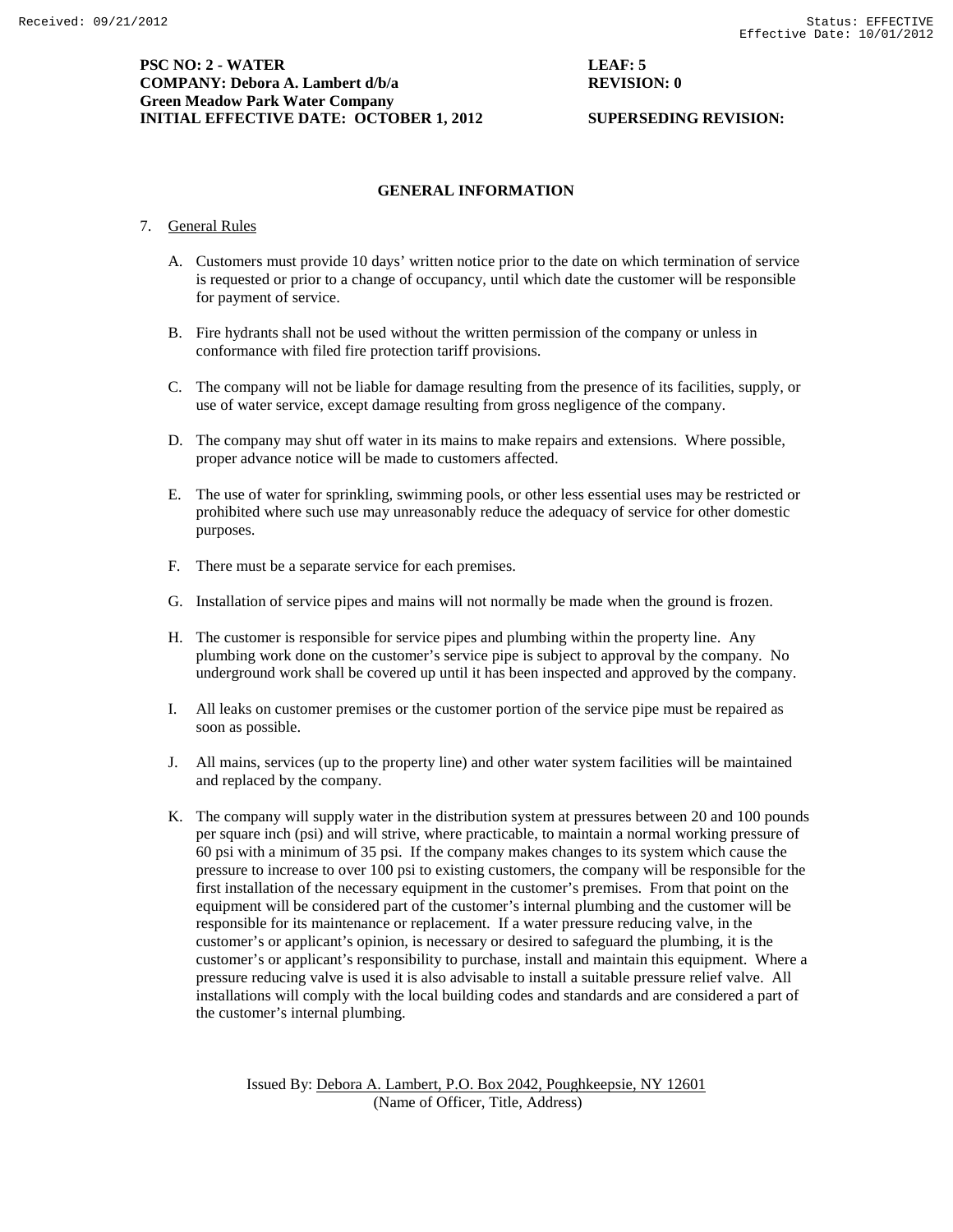# **PSC NO: 2 - WATER LEAF: 6 COMPANY: Debora A. Lambert d/b/a REVISION: 0 Green Meadow Park Water Company INITIAL EFFECTIVE DATE: OCTOBER 1, 2012 SUPERSEDING REVISION:**

# **GENERAL INFORMATION**

- L. Where an applicant is seeking service at an elevation or gradient which could not otherwise be adequately serviced by existing plant, the company will require that the applicant bear the additional cost of providing such extraordinary service, or in the alternative, require the applicant to purchase, install and maintain the necessary special equipment, such as a hydro-pneumatic system, needed to serve the premises. The installation of a hydro-pneumatic system as part of the customer's internal plumbing may be subject to approval of the Health Department and should comply with local building codes and standards.
- M. Cross connections to water sources other than the company's or with other facilities are strictly prohibited. Customers must, at their expense, install and maintain such backflow prevention devices as may be required by the company in accordance with good water works practice or applicable laws or regulations.
- N. Customers must permit company representatives to enter their premises on reasonable request for purposes relating to the operation and maintenance of the company's system, including inspection of the customer's and the company's facilities, installation, reading, testing, replacement and removal of meters, and terminating and restoring service.
- O. No person shall maliciously, willfully or negligently break, damage, destroy, uncover, deface, block access to or tamper with any pipe, valve, meter, structure, appurtenance or equipment which is a part of the water works system.
- 8. Metered Service (if applicable and provided for in Service Class No. \_\_\_ or Nos. \_\_ )
	- A. A meter of a type approved by the Commission is required for each premises.
	- B. The company will furnish, install, and maintain the meter. Unless the meter register is set at zero, the company shall attach a tag with the date and meter dial reading at the time of installation.
	- C. The customer will provide a location for the meter acceptable to the company and will be responsible for the cost of repairing damage resulting from human interference, frost, backflow of hot water, or other such causes.
	- D. Where the company agrees it is necessary to set a meter outside the building, it shall be installed at the expense of the customer in a pit acceptable to the company which is both water-tight and frostproof. The cover of the pit shall be fastened with a convenient locking device. Where the distance from the property line to the front wall of the building is greater than 75 feet, the company may require that the meter be set in a pit at or near the property line. If the pit is to be installed on property not owned or controlled by the customer, written consent of the owner of the property shall be obtained prior to the installation.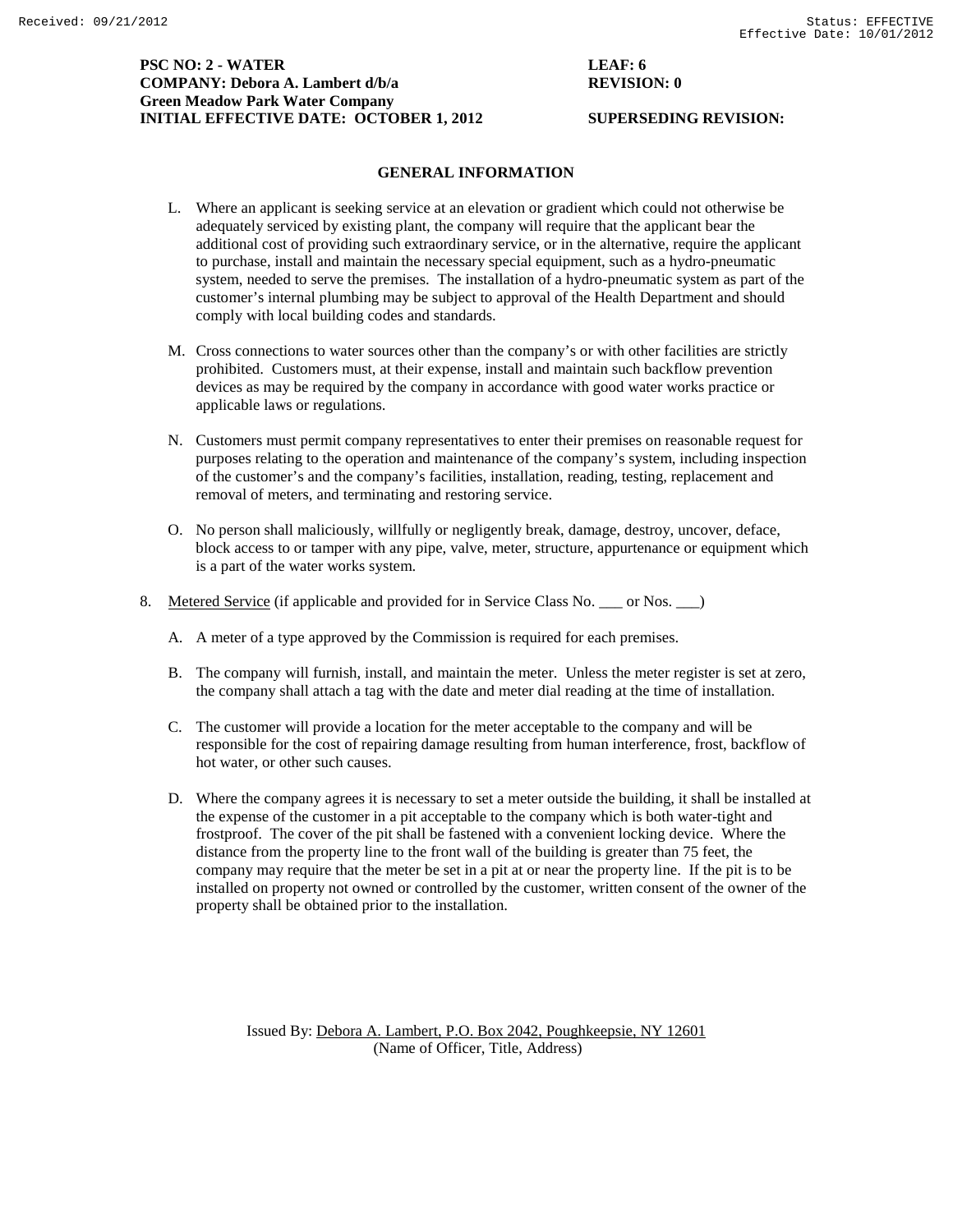# **PSC NO: 2 - WATER LEAF: 7 COMPANY: Debora A. Lambert d/b/a REVISION: 0 Green Meadow Park Water Company INITIAL EFFECTIVE DATE: OCTOBER 1, 2012 SUPERSEDING REVISION:**

# **GENERAL INFORMATION**

- E. The company reserves the right to remove, test, and replace the meter.
- F. The company shall afford the customer an opportunity to verify the final reading of any water meter removed from the premises and obtain the customer's signature on a meter removal card which shows the date removed and the reading.
- G. Meters will be tested in conformance with rules of the Public Service Commission. In the case of a disputed account involving the accuracy of the meter, the company will have the meter tested upon the request of the customer. Should the customer request to have a second meter test within 1 year, the customer will be responsible for the actual cost incurred to have the meter tested including the cost to remove the meter, payable in advance to the company. This fee will be refunded if the meter's final weighted average is found to register in excess of 100 percent. Adjustments in bills for over-registration of the meter will be made in accordance with the current rules of the Public Service Commission.
- H. Bills will show meter readings and the dates read.
- I. Bills will be reasonably estimated where a meter has been inaccessible and will be so indicated on the bill.
- J. Where a meter has ceased to register or its percentage of accuracy cannot be determined, an estimated bill for the current period may be rendered. For all other periods the bill shall be the minimum applicable charge.
- 9. Unmetered Service (if applicable and provided for in Service Class No. \_\_\_ or Nos. \_\_\_)

All applicable provisions of this tariff shall apply.

10. Extension of Mains

Mains will be extended in conformance with Commission Rules and Regulations found in 16 NYCRR, Part 501.

11. Discontinuance of Service – Non –Payment

Service may be discontinued under the following provisions: for non-payment of any amount due for water supplied, for failure to make any payment due under a deferred payment agreement or for meter repairs (see Section 8C), for failure to post a required deposit or for failure to pay any fee or charge accruing under the contract or tariff.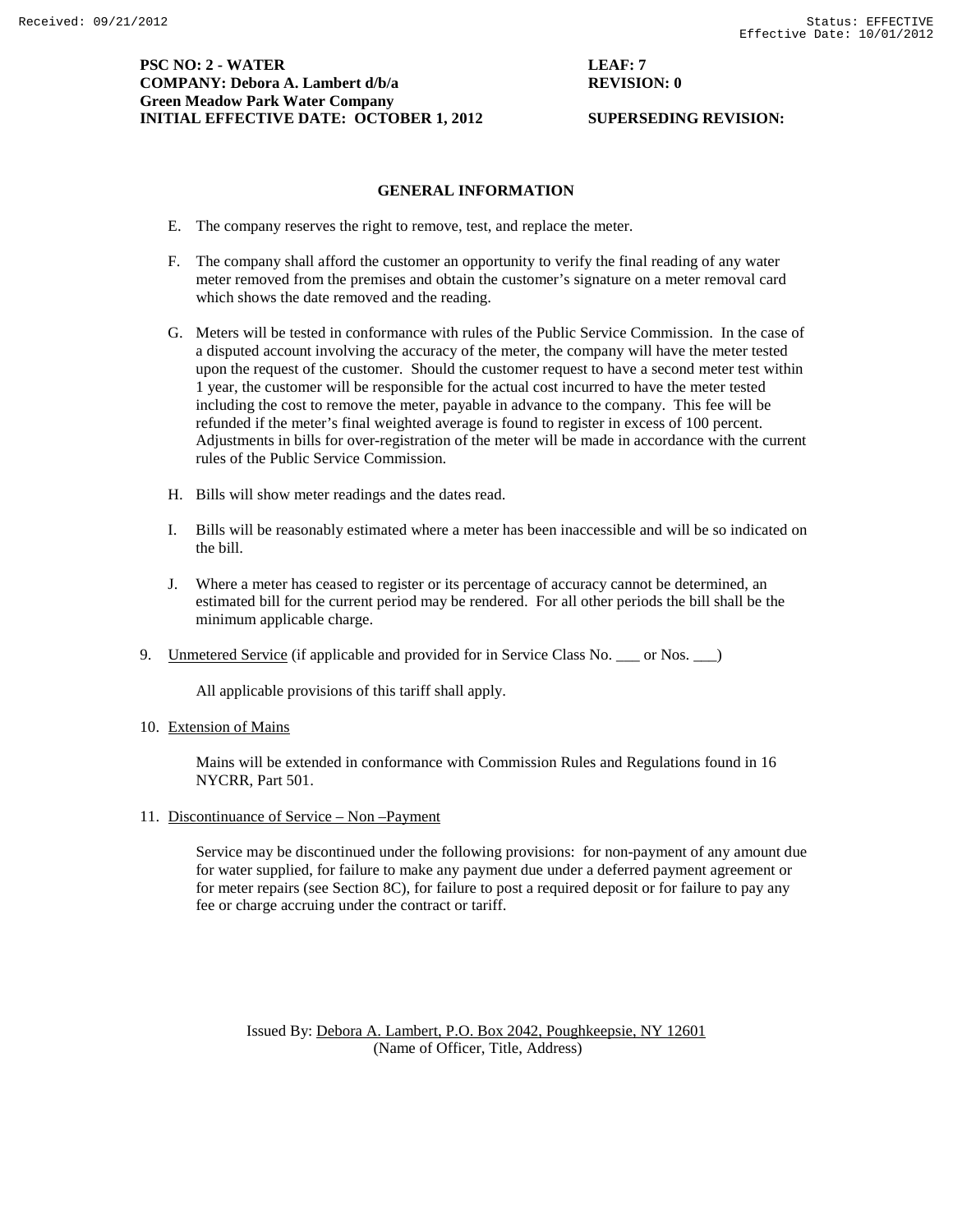**PSC NO: 2 - WATER LEAF: 8 COMPANY: Debora A. Lambert d/b/a REVISION: 0 Green Meadow Park Water Company INITIAL EFFECTIVE DATE: OCTOBER 1, 2012 SUPERSEDING REVISION:** 

## **GENERAL INFORMATION**

- A. A bill not paid within 23 days of mailing is considered delinquent, and the company may discontinue service after complying with 16 NYCRR, Part 533 which requires: (1) 15 days written notice if served personally, or (2) 15 days after a registered letter containing such notice has been signed or refused, or (3) 18 days after mailing written notice in a post-paid wrapper. Service will not be re-established until payment of all proper arrears, charges and deposits is made or a deferred payment agreement is entered into. Receipt of a subsequently dishonored negotiable instrument in response to a notice of discontinuance shall not constitute payment of the customer's account and the company shall not be required to issue additional notice prior to discontinuance. There will be a charge for processing all returned checks equal to the bank charge plus a handling fee of \$5.00 (not to exceed the maximum allowed by Section 5-328 of General Obligations Law).
- B. The company will not discontinue service to residential premises for non-payment of bills on a Friday, Saturday, Sunday, public holiday (as defined in General Construction Law), or on a day on which the utility's main office is closed. Discontinuance can only take place from Monday to Thursday between the hours of 8 a.m. and 4 p.m.
- C. The company will not discontinue service for non-payment of bills to any person or entity receiving public assistance if the payment for such service is to be paid directly by the Department of Social Services or by the local Social Services representatives.
- 12. Discontinuance of Service Other
	- A. Service rendered under any application, contract or agreement may be discontinued by the company after reasonable notice for any of the following reasons:
		- (1) For willful or indifferent waste of water due to any cause or for non-authorized use of water.
		- (2) For failure to protect from damage the meter and connection, or for failure to protect and maintain the service pipe or fixtures on the property of the customer in a condition satisfactory to the company.
		- (3) For tampering with any meter, connections, service pipe, curb cock, seal or any other appliance of the company controlling or regulating the customer's water supply.
		- (4) For failure to provide the company's employees reasonable access to the premises supplied, or for obstructing the way of ingress to the meter or any other appliances controlling or -
		- (5) In case of vacancy of the premises.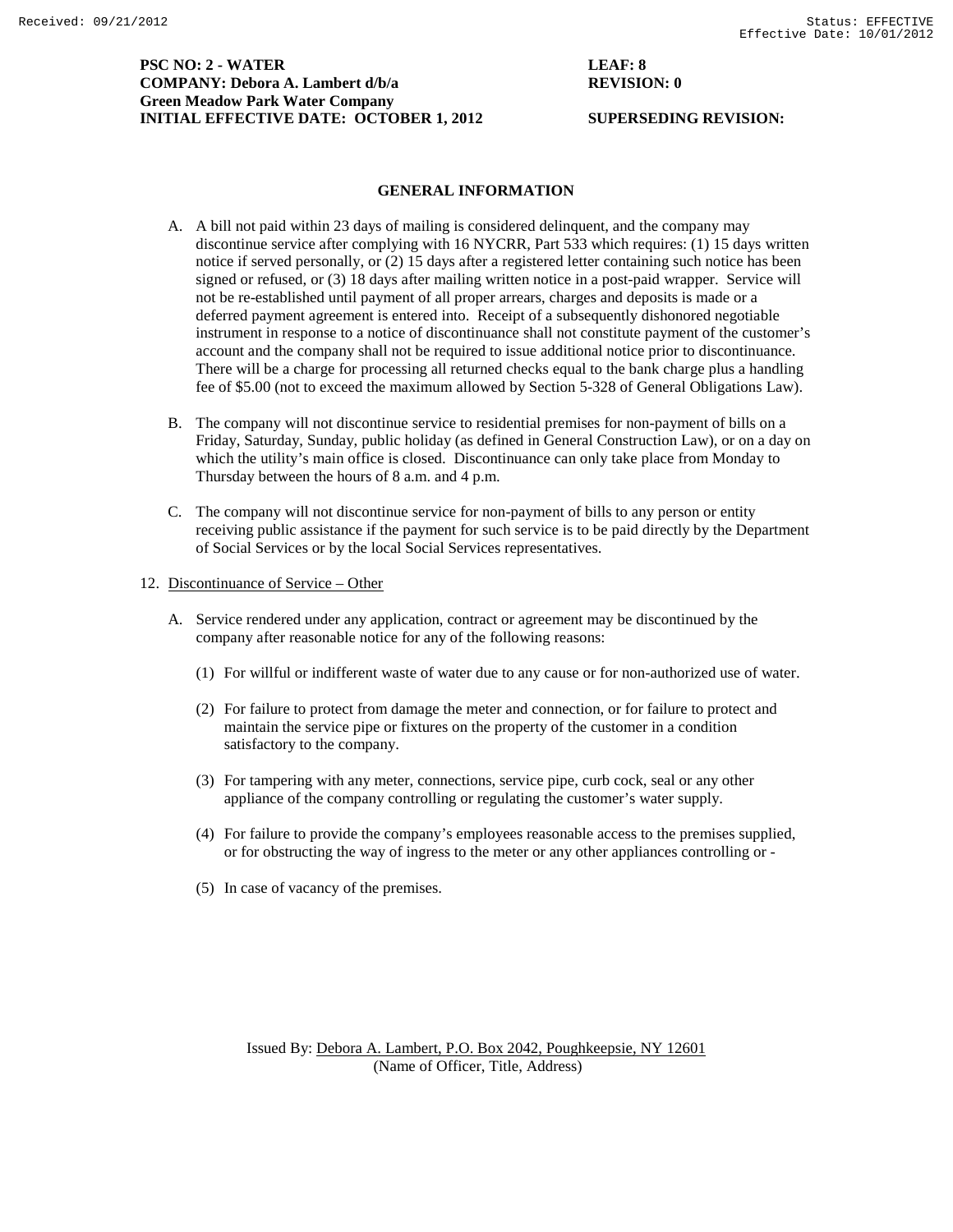# **PSC NO: 2 - WATER LEAF: 9 COMPANY: Debora A. Lambert d/b/a REVISION: 0 Green Meadow Park Water Company INITIAL EFFECTIVE DATE: OCTOBER 1, 2012 SUPERSEDING REVISION:**

### **GENERAL INFORMATION**

- (6) For cross connections.
- (7) For submetering or reselling water.
- (8) For non-compliance with water usage restrictions.
- (9) For violation of any rule or regulation of the company as filed with the Public Service Commission, provided such violation affects the reliability or integrity of the water system.
- B. Written notice of discontinuance of service shall contain the information required by 16 NYCRR Section 533.3 and will be given except in those instances where a public health hazard exists.
- C. The company may, at any time, temporarily discontinue water service in case of accident, or for the purpose of making connections, alterations, repairs, changes, etc.
- D. Except as stated in the preceding paragraph, or in the case of a violation that threatens the integrity of the water system, the company shall not discontinue service to any customer on a Friday, Saturday, Sunday, Public Holiday or on a day when the company is not open for business. Public Holiday shall refer to those holidays defined in the General Construction Law.

## 13. Discontinuance of Residential Service – Special Procedures

If termination of service would result in serious impairment to health and safety, the company must delay the termination of service or, if service has already been terminated, must restore service, for thirty days under the following conditions.

- A. all occupants are either blind, disabled, 62 years of age or older or 18 years of age or under;
- B. a medical emergency exists; or
- C. if heating would be affected between November 1 and April 1.

It is the customer's responsibility to notify the company that such conditions exist and to provide any required documentation. The company may require that the customer make appropriate arrangements to pay any arrears as well as pay current bills.

#### 14. Deferred Payment Agreements

In addition to those circumstances in Section 13, the company will consider granting customers reasonable payment terms in cases where a customer is threatened with termination of service, or where the company has issued a backbill to a customer. Any such agreement may require the customer to make a reasonable down payment, and to pay bills when issued.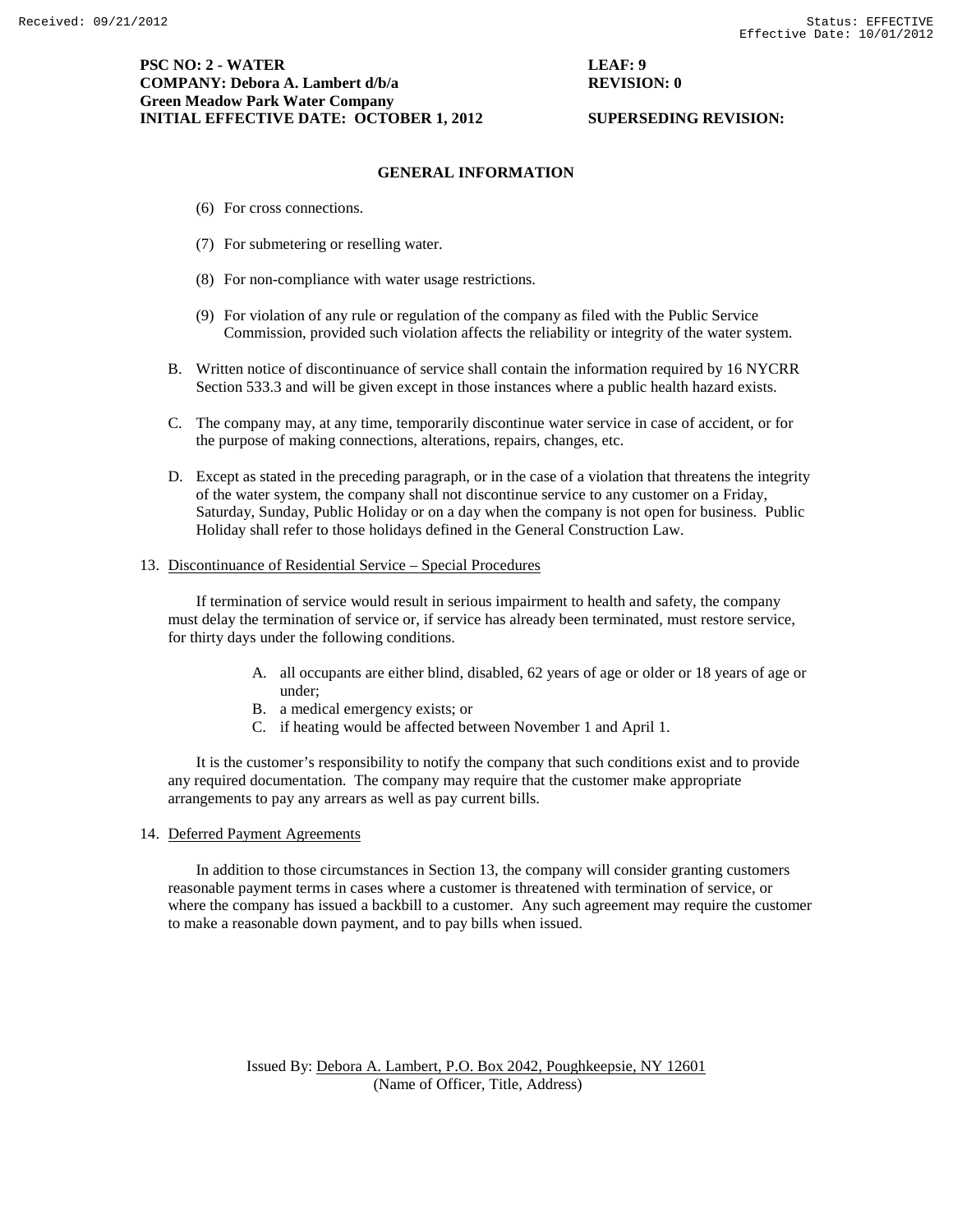# **PSC NO: 2 - WATER LEAF: 10 COMPANY: Debora A. Lambert d/b/a REVISION: 0 Green Meadow Park Water Company INITIAL EFFECTIVE DATE: OCTOBER 1, 2012 SUPERSEDING REVISION:**

## **GENERAL INFORMATION**

#### 15. Complaint Handling Procedures

- A. The company will promptly investigate and evaluate all complaints received from customers regarding bills for service rendered or required deposits. The results of the company's findings will be reported to the customer. During the period of investigation and evaluation, service will not be discontinued, nor shall a new notice of termination be issued, provided, however, that the customer will be required to pay the undisputed portion of any balance due, which may include bills for current usage.
- B. After the completion of such an investigation, if the company determines that the disputed service has been rendered, or that the disputed charge or deposit is proper in whole or in part, the company may require that the full bill or deposit be paid. Appropriate notices of the determination shall be given to the customer, and where notice of discontinuance of service was previously sent, or is served with the determination, such notice shall include a statement advising the customer of the availability of the Commission's complaint handling procedures, including the address and telephone number of the Department's Consumer Services Division. Where prior notice of discontinuance was sent, company procedure provides for discontinuance of service if customer fails to pay the proper amount due and owing within 5 days after notice of the company determination was served personally on the customer or at least 8 days after mailing of the notice. Under no circumstances will discontinuance of service occur if so precluded by the Commission.
- C. In situations where the complaint procedures of the Commission have been invoked and it is determined that the disputed service has been rendered or that the disputed charge or deposit is proper and prior notice of discontinuance was sent, a customer's service will not be discontinued for failure to pay the amount found due and owing until at least 5 days after notice of the Commission's determination, where personal service is made, or at least 8 days after mailing of such a notice.

#### 16. Restoration of Service

A charge will be made to restore service after discontinuance at the customer's request, for nonpayment or for violation of these rules.

This charge will be \$50.00 during normal business hours (8:00 a.m. to 4:00 p.m., Monday through Friday), \$75.00 outside of normal business hours Monday through Friday and \$100.00 on weekends or public holidays. The holidays for which the \$100.00 charge will apply are as follows:

New Year's Day Labor Day Dr. Martin Luther King, Jr. Day Columbus Day Lincoln's Birthday Veteran's Day Washington's Birthday **Thanksgiving Day** Thanksgiving Day **Memorial** Day Independence Day

Christmas Day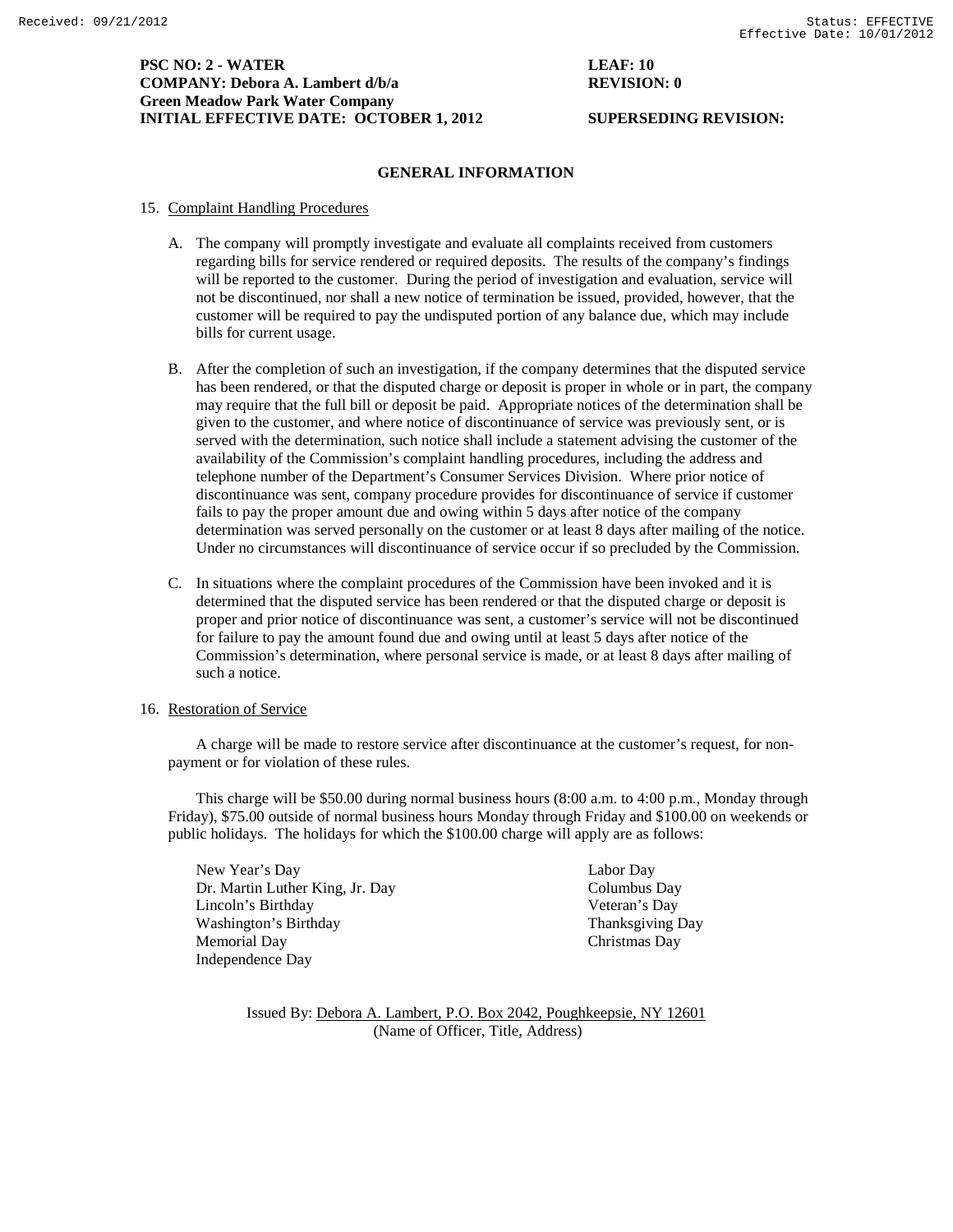# **PSC NO: 2 - WATER LEAF: 11 COMPANY: Debora A. Lambert d/b/a REVISION: 0 Green Meadow Park Water Company INITIAL EFFECTIVE DATE: OCTOBER 1, 2012 SUPERSEDING REVISION:**

## **GENERAL INFORMATION**

In a case where service is being restored after discontinuance for non-payment, the company may require full payment of all arrears as well as the restoration of service charge. If the company and the customer have entered into some form of payment agreement, the agreed upon down payment may be required before service will be restored.

If it becomes necessary to disconnect service at the main because of willful acts of a customer, the service restoration charge will include the actual costs incurred by the company to disconnect and reconnect the service.

17. Interest on Customer Overpayments

The company will provide interest on a customer overpayment as follows:

- A. A customer overpayment is defined as payment by the customer to the company in excess of the correct charge for water service supplied to the customer which was caused by erroneous billing by the utility.
- B. The rate of interest on such amounts shall be the greater of the unadjusted customer deposit rate or the applicable late payment rate, if any, for the service classification under which the customer was billed. Interest shall be paid from the date when the customer overpayment was made, adjusted for any changes in the deposit rate or late payment rate, and compounded monthly, until the date when the overpayment was refunded.
- C. The company will not pay interest on customer overpayments that are refunded within 30 days after such overpayment is received by the company.

# 18. Regulation

All matters, rules and other situations concerning the rendering of water service which are not specifically covered herein or in a provision of the New York State Codes, Rules and Regulations and which are subject to the jurisdiction of the Public Service Commission, and for which a customer and the company cannot agree as to an equitable and fair solution will be referred to said Commission to be resolved. Either the customer or the company may request that a rule or provision of this tariff be changed for a particular situation.